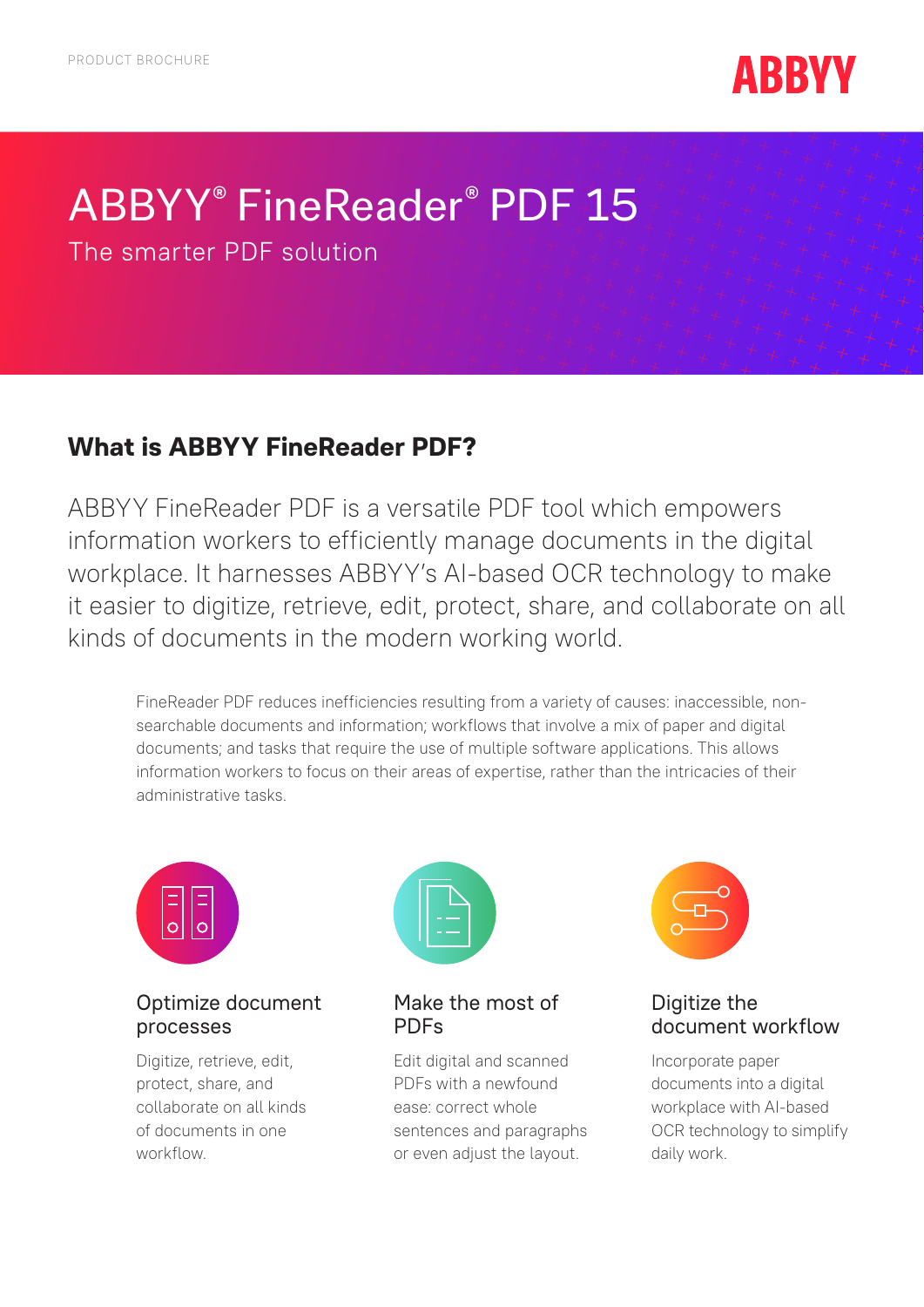### **Key features**

ABBYY FineReader PDF offers a comprehensive toolset to simplify the experience of working with documents in a variety of formats–whether digital by origin or digitized from paper.

### $\frac{2}{1}$  Edit and organize PDFs

∩

 $\mathbb{R}$ 

Work with any document, whether digital by origin or digitized, in the same efficient manner. Access and edit texts, tables, and the entire layout of a PDF without additional conversion steps.

### Protect and sign PDFs

Mitigate security risks when sharing and storing PDFs. Apply and verify digital signatures, redact sensitive information, remove hidden data, and manage access to your PDFs.

### Compare documents in different formats

(FineReader PDF Corporate only) Quickly identify differences between two versions of a document, even if one or both documents are non-searchable scans. Export changes in an easy overview either as a commented PDF or a Word document with track changes to share and collaborate with others.

#### **E** Automate digitization and conversion routines

(FineReader PDF Corporate only) Take advantage of automation tools to streamline repetitive OCR tasks and to convert multiple documents into searchable PDF and PDF/A documents or into editable formats such as Microsoft Word, Excel, and more.

#### ட் Collaborate on and approve PDFs

Share ideas, collect feedback from the team, and get documents approved. Use tools to discuss and make decisions directly in a PDF by marking up, commenting on, and drawing within a document.



#### What sets FineReader PDF apart?

- Instant background recognition makes non-searchable PDFs immediately accessible for working with them
- Highly efficient comparison of documents in different formats, including nonsearchable scans
- Vast number of recognition languages, including intelligent detection of the document language and multilingual document support
- Industry leader in OCR with exceptional conversion accuracy and layout retention
- Advanced document digitization and conversion with the OCR Editor
- Superior accuracy for table conversion and extraction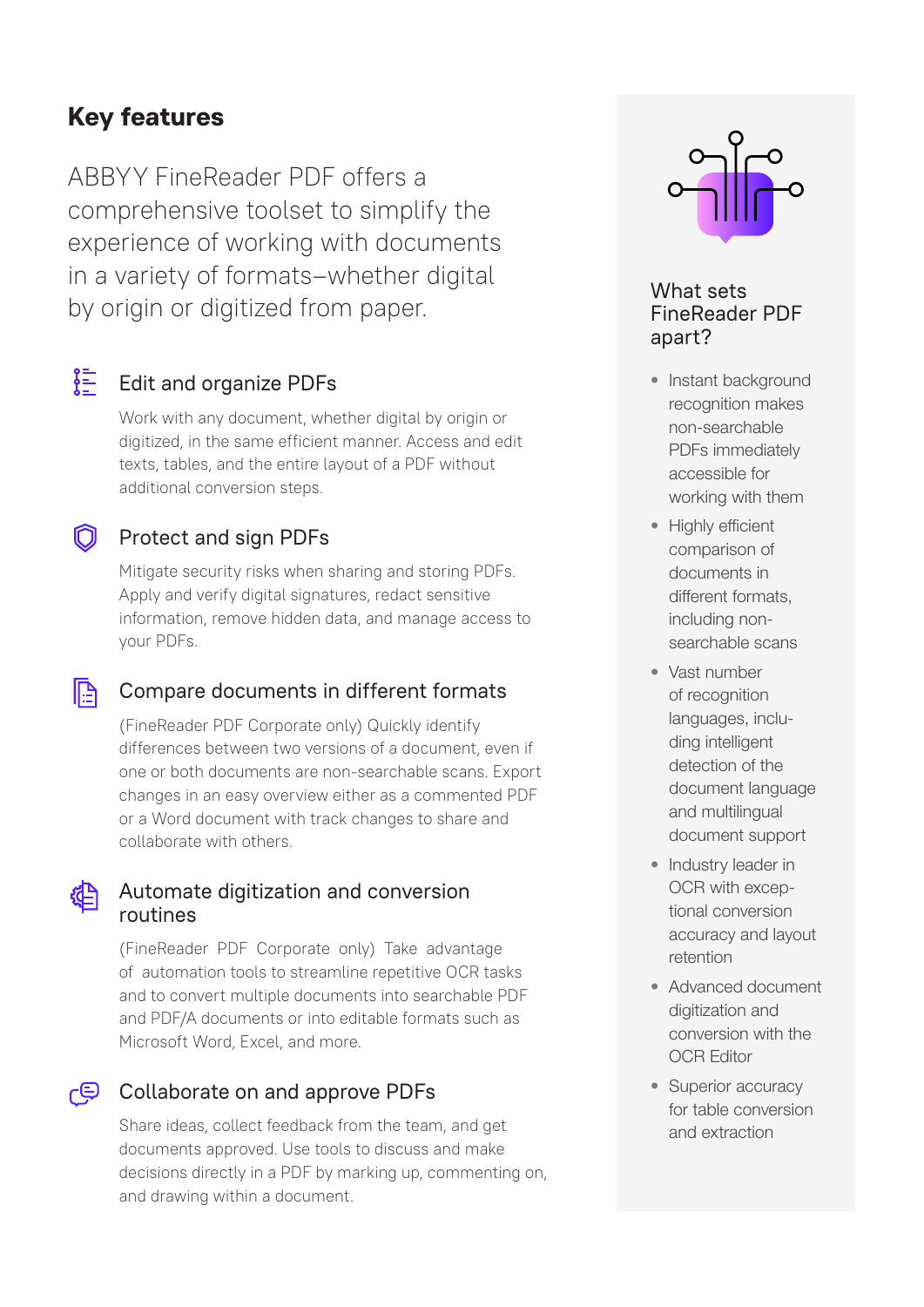

### C<<<br />
Create and convert PDFs

Convert any format or paper document into a searchable PDF (compliant with the ISO specifications) or convert PDFs into Microsoft® Word and Excel® for advanced editing.

 $\infty$ 

#### Digitize documents and scans with OCR

Digitize paper and make scanned documents searchable for storage and quick, reliable retrieval or to instantly reuse and edit. Leverage ABBYY's market-leading, AI-based OCR technology for the digital workplace.

### **Which option is best for you?**

#### Create interactive PDF forms

Create your own PDF forms with fillable fields, drop-down lists, multiple-choice questions, action buttons, and more, to effectively collect information or create standardized document templates.

 $\sqrt{2}$  Work easily with a universal PDF tool

> Enjoy a simple and straightforward user interface and high-quality results. Increase the efficiency of daily work by reducing the number of applications in use and avoiding duplicate efforts. Leverage FineReader PDF functions integrated with Microsoft Office apps.

ABBYY FineReader PDF equips information workers with the PDF tools they need to meet the demands of a digital world. Individual users, small and medium-sized businesses, enterprise customers, or public and educational institutions can choose between two versions of ABBYY FineReader PDF, depending on what kind of tasks are needed.

 $\frac{1}{2}$ 

### ABBYY FineReader PDF 15 – Available Options

| For individuals                                |                                                                                 | For organizations                                                                                                                                                                                                                                                |
|------------------------------------------------|---------------------------------------------------------------------------------|------------------------------------------------------------------------------------------------------------------------------------------------------------------------------------------------------------------------------------------------------------------|
| Standard                                       | Corporate                                                                       | <b>Volume Licensing</b>                                                                                                                                                                                                                                          |
| Edit, protect, and collaborate<br>on PDFs      | Edit, protect, and collaborate<br>on PDFs                                       | Both Standard and Corporate<br>editions are available in a<br>number of licensing options<br>to equip multiple employees<br>with a universal PDF tool.<br>Benefit from progressive<br>volume discounts, network<br>deployment, and simple<br>license management. |
| Create and convert PDFs                        | Create and convert PDFs                                                         |                                                                                                                                                                                                                                                                  |
| Digitize paper documents and<br>scans with OCR | Digitize paper documents and<br>scans with OCR                                  |                                                                                                                                                                                                                                                                  |
|                                                | Automate digitization and<br>conversion routines<br>5,000 pages/month*, 2 cores |                                                                                                                                                                                                                                                                  |
|                                                | Compare documents in<br>different formats                                       |                                                                                                                                                                                                                                                                  |

\* Monthly page limitation applies only to automated processing with Hot Folder and resets every 30 days.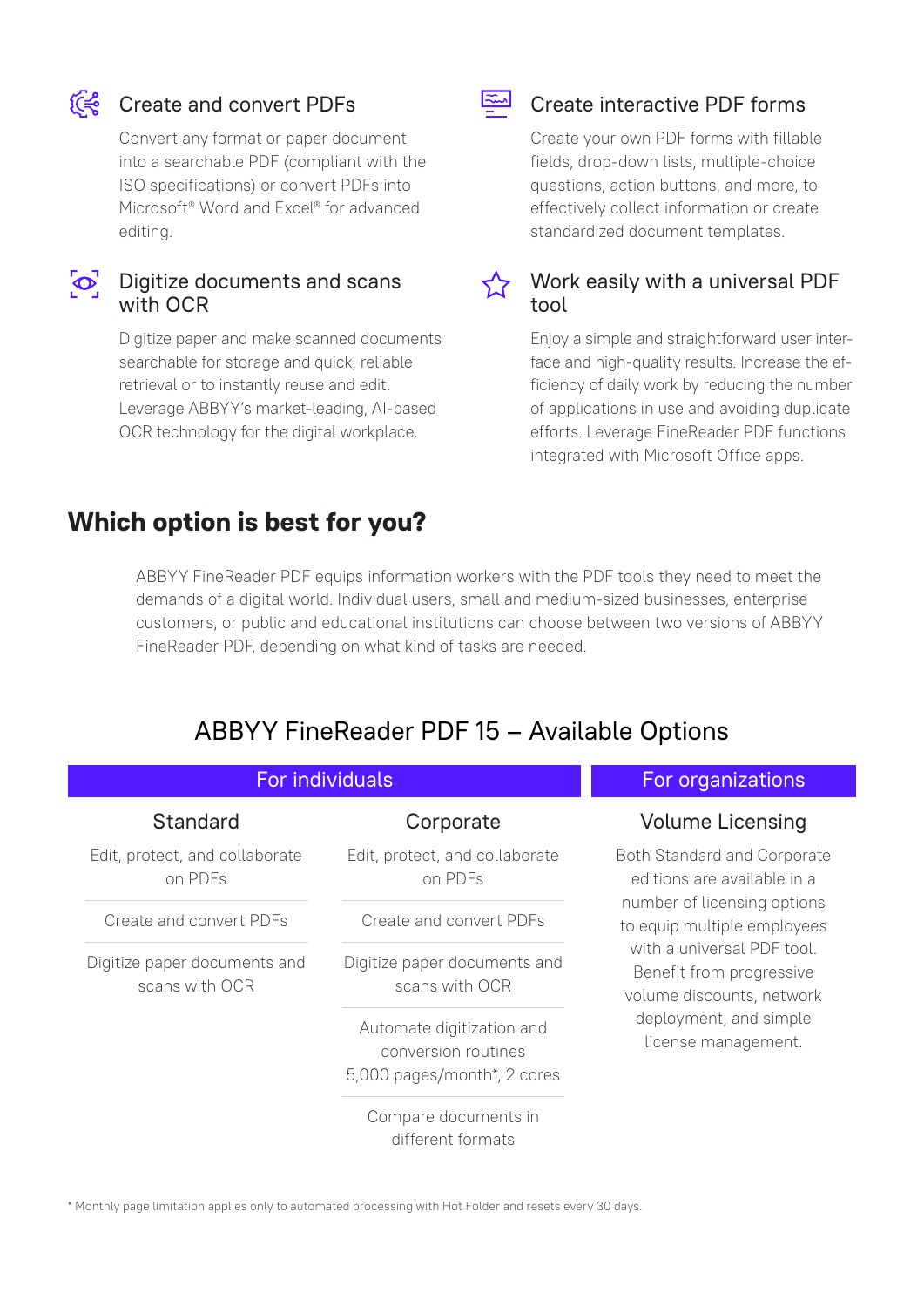### NEW Edit all of the PDF

With FineReader PDF 15, editing PDFs of any kind, including scanned documents, has become almost as easy as with a text editor. You can edit entire paragraphs, change the text formatting, edit table cells, and even rearrange the whole layout.



#### NEW Export document comparison

In addition to exporting the differences between two versions of a document as comments in a PDF, you can now also export the results as a Word document in track-changes mode. This allows you to easily accept or reject the edits and finalize the document.



### NEW Collect information with PDF forms

To get information effectively collected, you can now create your own fillable PDF forms, either from scratch or by adding interactive fields and action buttons to existing PDFs.



### NEW Convert documents with higher accuracy

The latest OCR technology has further improved the recognition accuracy for Chinese, Japanese, Korean languages, layout retention, and PDF conversion. Converting documents has never been easier.



### NEW Integrated with Microsoft® Office

Open and edit scanned and PDF documents instantly in Microsoft<sup>®</sup> Word. Save emails, attachments, and folders as searchable PDFs in Outlook. Create PDFs directly from within Word, Excel, or PowerPoint. Compare a document directly from Word with its PDF or scanned copy.



### NEW Integrated with Mobile

Scan your documents directly to FineReader PDF 15 on your Windows® computer using FineReader PDF Mobile on your smartphone.

## Experience ABBYY FineReader PDF 15 yourself!

 $\rightarrow$  [Download free trial](https://pdf.abbyy.com/finereader-pdf/trial/?utm_source=asset&utm_medium=pdf&utm_campaign=finereader-pdf-product-brochure&utm_content=en)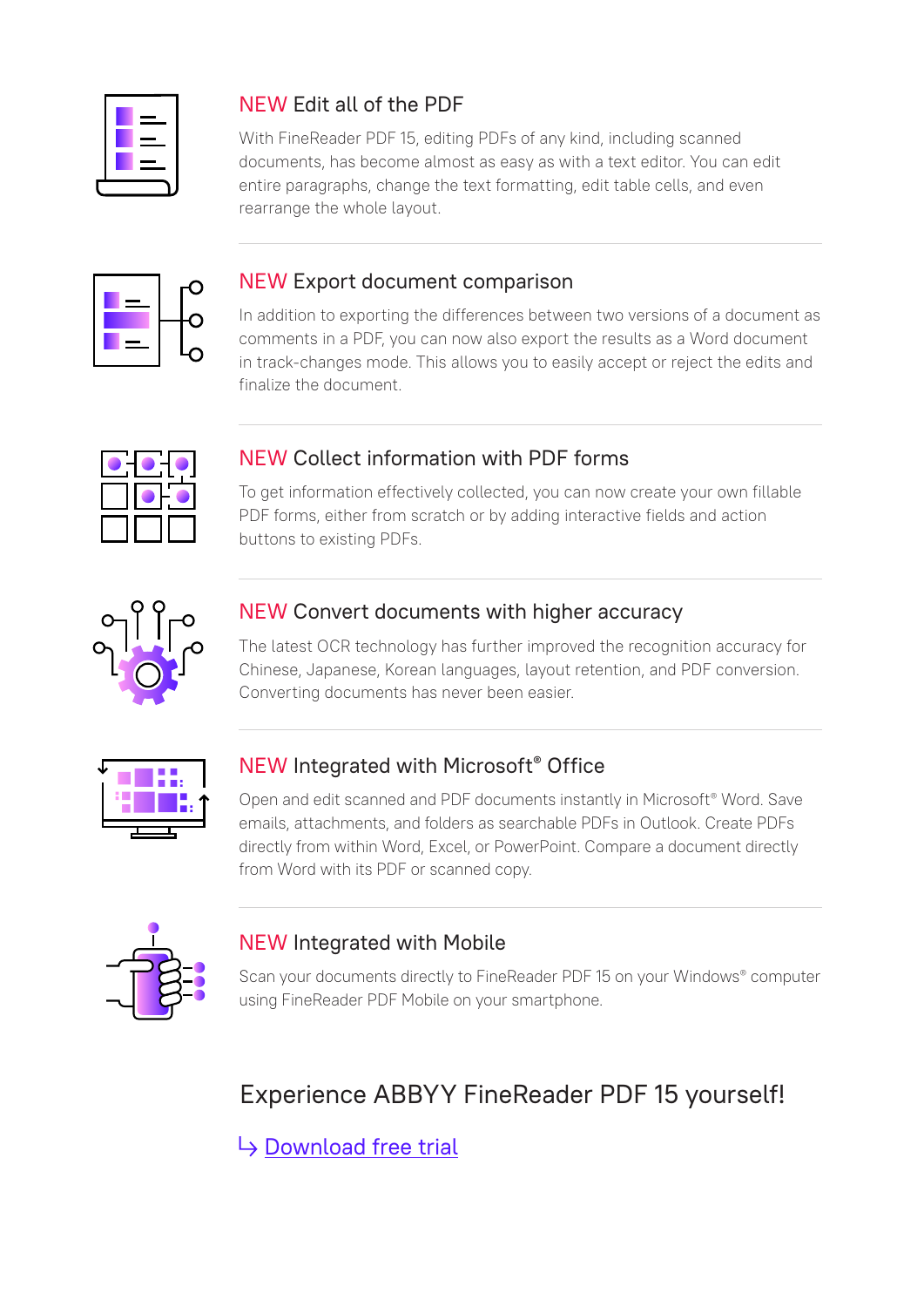### **Deploying FineReader PDF across the entire organization**

Flexible, straightforward licensing options meet the varied needs of organizations of different sizes and IT infrastructures. Starting at five licenses, empower employees to optimize PDF processes across the organization.





#### Per seat min. 5 licenses

Ideal for organizations of any size with decentralized or Local Area Networks who need a PDF solution at every desk for regular usage by employees. The license type supports central roll-out installation with a single license key. Licenses can be managed using the License Manager tool.



#### Remote user min. 5 licenses

Allows using FineReader PDF with desktop and application virtualization solutions, such as Microsoft Remote Desktop Services (RDS) and Citrix Virtual Apps and Desktops. It supports deployment of FineReader PDF on server farms and using License Manager to set up and control FineReader PDF licenses and assign users to them.



#### Concurrent min. 5 licenses

Cost-efficient way to provide employees at small- to mid-sized businesses or workgroups within a Local Area Network with a powerful PDF solution for occasional use. This can be deployed centrally on an unlimited number of workstations (the maximum number of simultaneous users depends on the number of licenses purchased).

### $\rightarrow$  [Test a license type within your IT infrastructure](https://pdf.abbyy.com/contact-us/?utm_source=asset&utm_medium=pdf&utm_campaign=finereader-pdf-product-brochure&utm_content=en&purpose=trial)